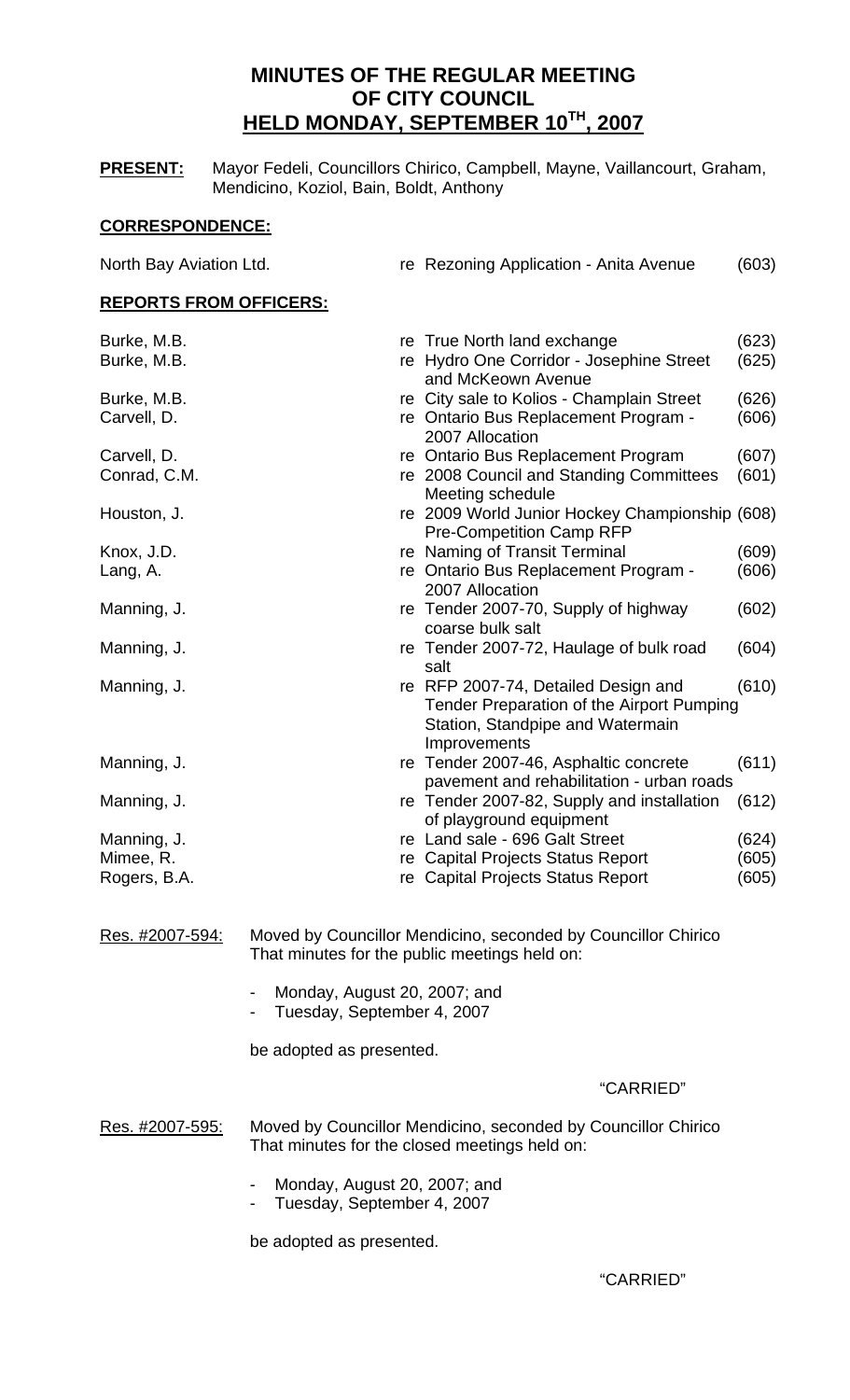Res. #2007-596: Moved by Councillor Chirico, seconded by Councillor Campbell That General Government Committee Report No. 2007-09 relating to:

> - Lots 158 to 162, Plan 13, McIntyre Street West (Sweetman's Gardens)

be adopted as presented.

"CARRIED"

# **GENERAL GOVERNMENT COMMITTEE REPORT NO. 2007-09**

September 10, 2007

TO THE COUNCIL OF THE CORPORATION OF THE CITY OF NORTH BAY

Your Worship and Councillors:

The General Government Committee presents Report No. 2007-09 and recommends:

- 1. That a) the request from the North Bay Heritage Gardeners to rezone Lots 158 to 162, Plan 13, McIntyre Street West as "City Parkland" be noted and filed; and
	- b) Council authorize the Chief Administrative Officer to negotiate terms for a change of ownership of Lots 158 to 161 and Part Lot 162, Plan 13, McIntyre Street West (Sweetman's Gardens) which would preserve the future use of the lands as gardens.

All of which is respectfully submitted.

# ASSENTS DISSENTS

**CHIRICO CAMPBELL**  MAYNE VAILLANCOURT FEDELI

Res. #2007-597: Moved by Councillor Chirico, seconded by Councillor Campbell That General Government Committee Report No. 2007-10 relating to:

- Notice By-Law

be adopted as presented.

"CARRIED"

# **GENERAL GOVERNMENT COMMITTEE REPORT NO. 2007-10**

September 10, 2007

TO THE COUNCIL OF THE CORPORATION OF THE CITY OF NORTH BAY

Your Worship and Councillors: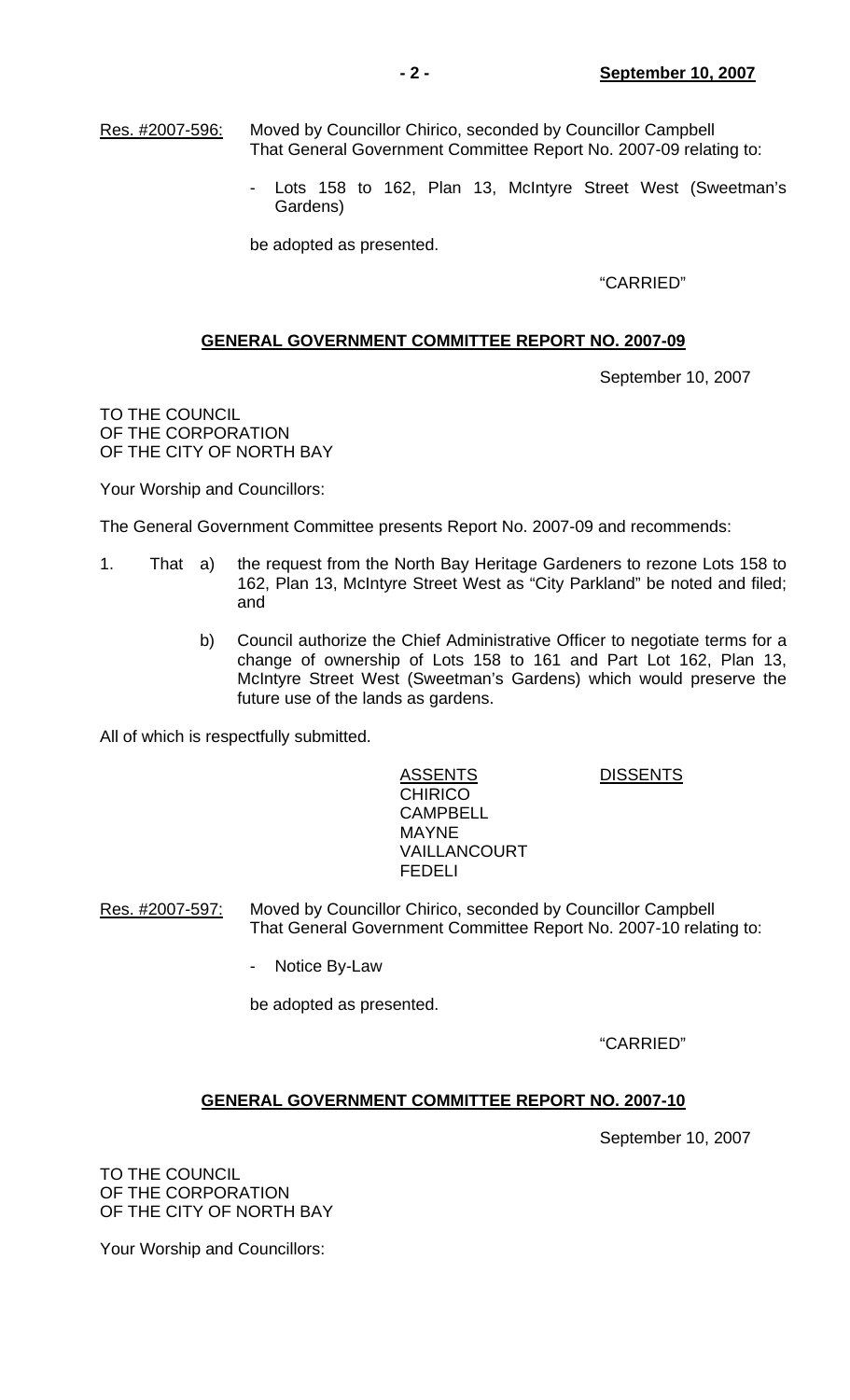The General Government Committee presents Report No. 2007-10 and recommends:

1. That the by-law to prescribe the form and manner and times for the provision of notice (Notice By-law) be presented to Council for three (3) readings on September 10, 2007.

All of which is respectfully submitted.

ASSENTS DISSENTS **CHIRICO**  CAMPBELL MAYNE VAILLANCOURT FEDELI

Res. #2007-598: Moved by Councillor Chirico, seconded by Councillor Campbell That General Government Committee Report No. 2007-11 relating to:

Proposed Accessible Transportation Standard

be adopted as presented.

"CARRIED"

# **GENERAL GOVERNMENT COMMITTEE REPORT NO. 2007-11**

September 10, 2007

TO THE COUNCIL OF THE CORPORATION OF THE CITY OF NORTH BAY

Your Worship and Councillors:

The General Government Committee presents Report No. 2007-11 and recommends:

- 1. That a) Council express its objection to the Minister of Community & Social Services with the proposed Accessible Transportation Standard on the basis of need for Standards harmonization, costs and timeframes to implement; and
	- b) Council ask the Province of Ontario for permanent financial assistance, outside of current Provincial Gas Tax Funds, in order to assist with implementation of this and any other Standard to be adopted under the authorities of the *Accessibility for Ontarians with Disabilities Act*.

All of which is respectfully submitted.

ASSENTS DISSENTS **CHIRICO**  CAMPBELL MAYNE VAILLANCOURT FEDELI

Res. #2007-599: Moved by Councillor Anthony, seconded by Councillor Boldt That Community Services Committee Report No. 2007-21 relating to:

> Rezoning application by the City of North Bay - Third Avenue East and Wyld Street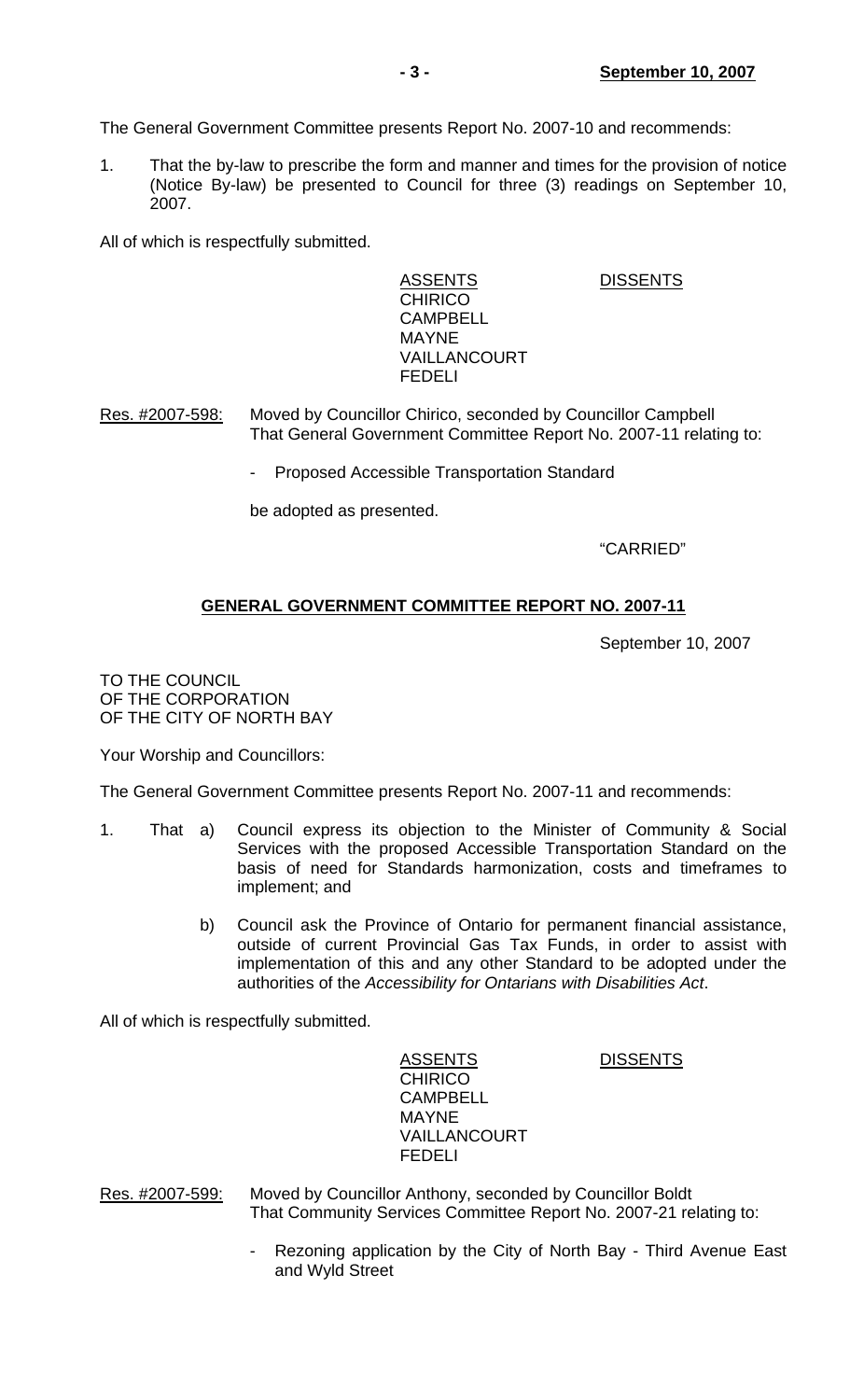be adopted as presented.

"CARRIED"

# **COMMUNITY SERVICES COMMITTEE REPORT NO. 2007-21**

September 10, 2007

TO THE COUNCIL OF THE CORPORATION OF THE CITY OF NORTH BAY

Your Worship and Councillors:

The Community Services Committee presents Report No. 2007-21 and recommends:

- 1. That a) the proposed Zoning By-Law amendment by the City of North Bay to rezone Lots 608 - 613 inclusive, Plan 21 and Lots 4 - 7 inclusive, Plan 79, along Third Avenue East and Wyld Street from a "Residential Third Density (R3)" zone to a "Residential Fifth Density (R5)" zone be approved;
	- b) By-Law No. 2007-174 to rezone certain lands on Third Avenue East and Wyld Street be presented to City Council for three readings at the next Regular Meeting of Council; and
	- c) a "Record of Site Conditions" be completed as required by the *Environmental Protection Act* prior to the sale of, or development on the subject property."

All of which is respectfully submitted.

 ANTHONY BOLDT<br>BAIN **BAIN** FEDELI

ASSENTS DISSENTS

Res. #2007-600: Moved by Councillor Anthony, seconded by Councillor Boldt That Community Services Committee Report No. 2007-22 relating to:

Rezoning application by 1038634 Ontario Inc., Duke Street West

be adopted as presented.

"CARRIED"

# **COMMUNITY SERVICES COMMITTEE REPORT NO. 2007-22**

September 10, 2007

TO THE COUNCIL OF THE CORPORATION OF THE CITY OF NORTH BAY

Your Worship and Councillors:

The Community Services Committee presents Report No. 2007-22 and recommends: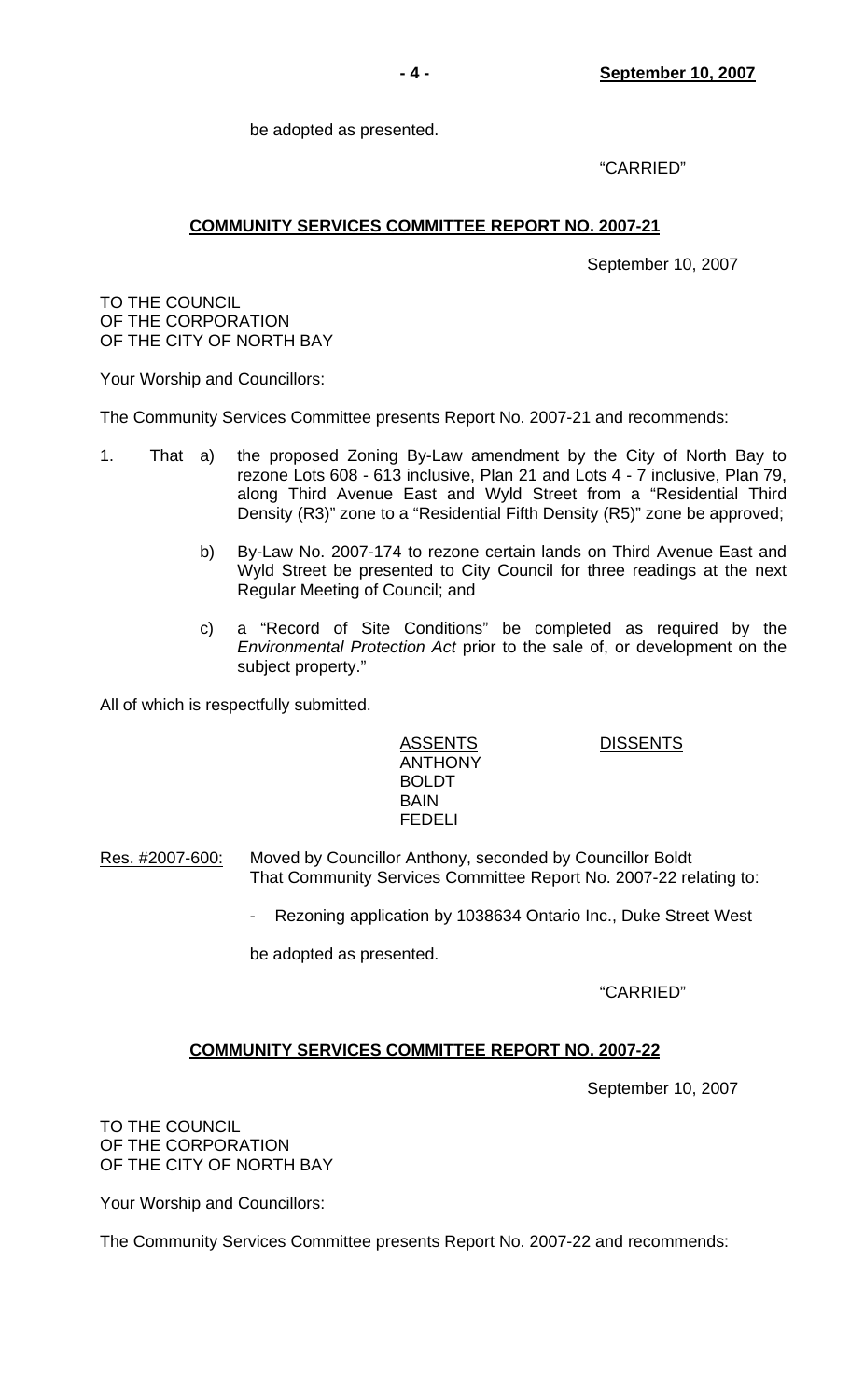- 1. That a) the proposed Zoning By-law amendment by Miller & Urso Surveying Inc. on behalf of 1038634 Ontario Inc. to rezone Plan 36R-8423, Part of Part 5 (Duke Street West), from a "Residential Multiple First Density Special Zone No. 108 (RM1 Sp.108)" to a "Residential Second Density Special Zone No. 99 (R2 Sp.99)" be approved;
	- b) the by-law be presented to City Council for three readings at the next Regular Meeting of Council; and
	- c) the subject property be placed under Site Plan Control pursuant to Section 41 of the *Planning Act*, R.S.O. 1990 as amended, in order to regulate lot grading, vegetative buffer, parking, building location, access and fencing.

All of which is respectfully submitted.

 ANTHONY BOLDT BAIN FEDELI

ASSENTS DISSENTS

Res. #2007-601: Moved by Councillor Chirico, seconded by Councillor Campbell That City Council adopt the "Council and Standing Committees Meeting Schedule" attached to Report to Council No. CORP 2007-129, dated August 10, 2007, for the scheduling of Regular Meetings of Council and its Standing Committees during 2008.

# "CARRIED"

Res. #2007-602: Moved by Councillor Koziol, seconded by Councillor Mendicino That North Bay City Council approve that a contract be issued to Sifto Canada Corp. in the estimated amount of \$502,350.00 (taxes included), for the supply of highway coarse bulk salt on an as and when requested basis from the date of contract to April 30, 2008, with the provision of an option year if mutually agreeable to both parties.

# "CARRIED"

Res. #2007-603: Moved by Councillor Anthony, seconded by Councillor Boldt That the rezoning application by North Bay Aviation Ltd. - Anita Avenue be received.

# "CARRIED"

Res. #2007-604: Moved by Councillor Koziol, seconded by Councillor Mendicino That North Bay City Council approve a contract be issued to Bruman Leasing, in the estimated amount of \$81,487.50 (GST included), to haul road salt from Parry Sound, Ontario to the City Yards at Franklin Street, as set out in the tender. The period of work shall be for the 2007/2008 winter season, with the provision of a one year option, if mutually agreeable to both parties. The contract shall be conditional upon acceptance of the proposed vehicle.

# "CARRIED"

Res. #2007-605: Moved by Councillor Chirico, seconded by Councillor Campbell That 1) the Capital Projects Status Report - June 2007 Report No. CORP 2007-139 from the Chief Financial Officer be received;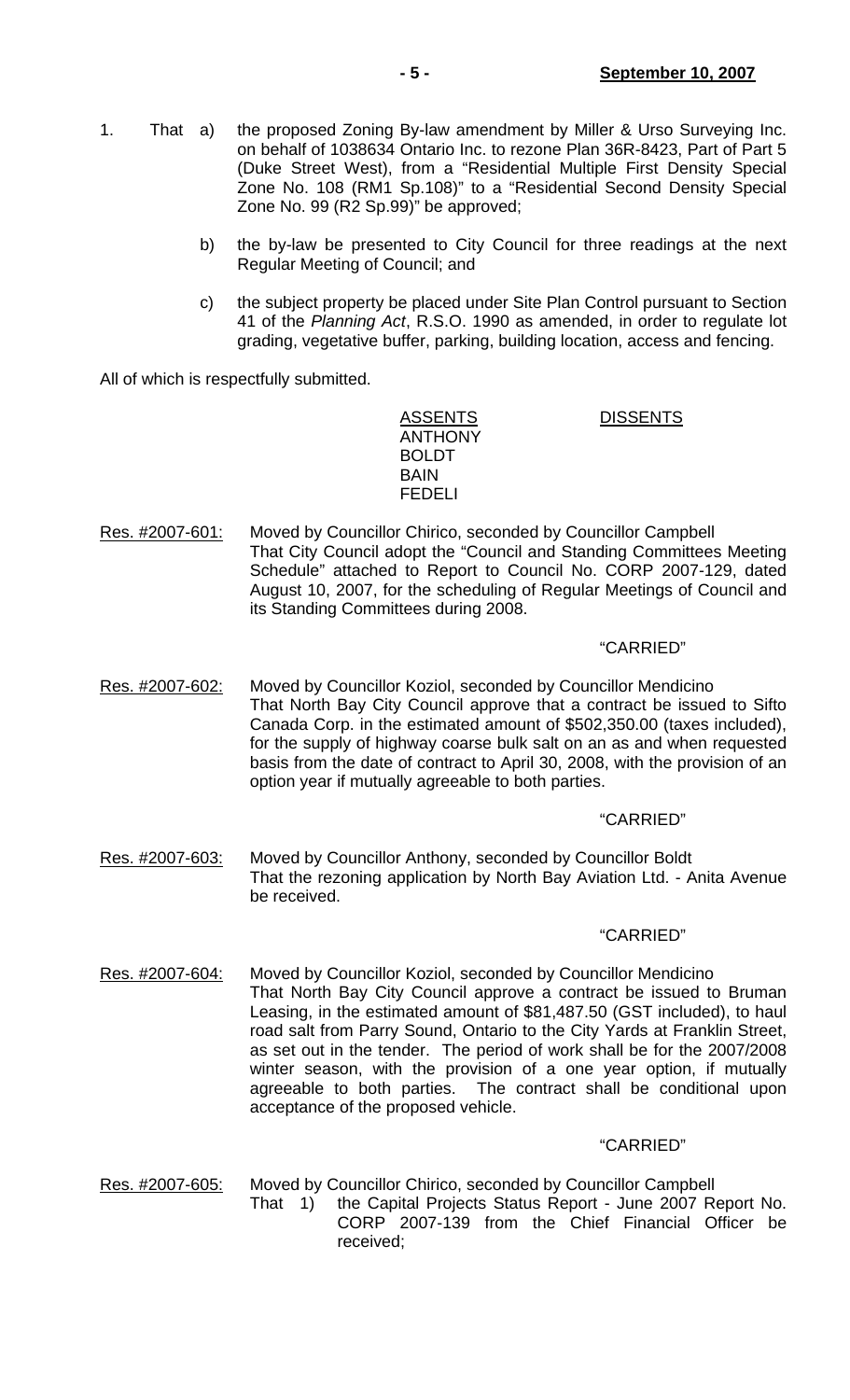| 2 <sup>1</sup> | the 18 projects listed on Appendix "A" attached to Report No. |
|----------------|---------------------------------------------------------------|
|                | CORP 2007-139 be closed and that the small deficit balance    |
|                | of $(\$1,494)$ be transferred as follows: $(\$2,527)$ to the  |
|                | Completed Capital Works Reserve Fund and \$1,033 to the       |
|                | Water and Sanitary Sewer Capital Works Reserve Fund;          |

- 3) the Chief Financial Officer be authorized to transfer \$32,500 from the Dionne Home Restoration Project, #2671OC, to a new Dionne Home Restoration Reserve Fund; and
- 4) the 5 projects listed on Appendix "B" attached to Report No. CORP 2007-139 be closed and that the surplus balance of \$2,070,666 be transferred to other open Capital Projects as noted on Appendix "B".

#### "CARRIED"

Res. #2007-606: Moved by Councillor Anthony, seconded by Councillor Boldt

- That 1) the City enter into a Letter of Agreement with the Minister of Transportation for the Ontario Bus Replacement Program Funding of \$294,340.00 for 2007;
	- 2) the Mayor and Chief Financial Officer be authorized to sign the Letter of Agreement on behalf of the City; and
	- 3) an Execution By-Law be presented to Council for three (3) readings on September 10, 2007.

## "CARRIED"

Res. #2007-607: Moved by Councillor Anthony, seconded by Councillor Boldt

- That 1) Council authorize the purchase of an additional transit coach for 2007 procurement year; and
	- 2) net debenture funding totalling \$159,308 be included in the 2008 Capital Budget.

#### "CARRIED"

- Res. #2007-608: Moved by Councillor Anthony, seconded by Councillor Boldt
	- That 1) a letter of intent be sent to the World Junior Hockey Championship Committee by September 14, 2007 expressing the City of North Bay's interest in submitting a bid proposal to participate in the Pre-Competition Camp Program as part of the 2009 event; and
		- 2) a Pre-Competition Camp Committee be struck to prepare the bid proposal to the World Junior Championship Committee by the October 31, 2007 deadline date.

#### "CARRIED"

Res. #2007-609: Moved by Councillor Anthony, seconded by Councillor Boldt That Council approve the naming of the North Bay Transit Terminal as "The Peter Reid Stop" in memory of Peter Reid, Transit Manager.

# "CARRIED"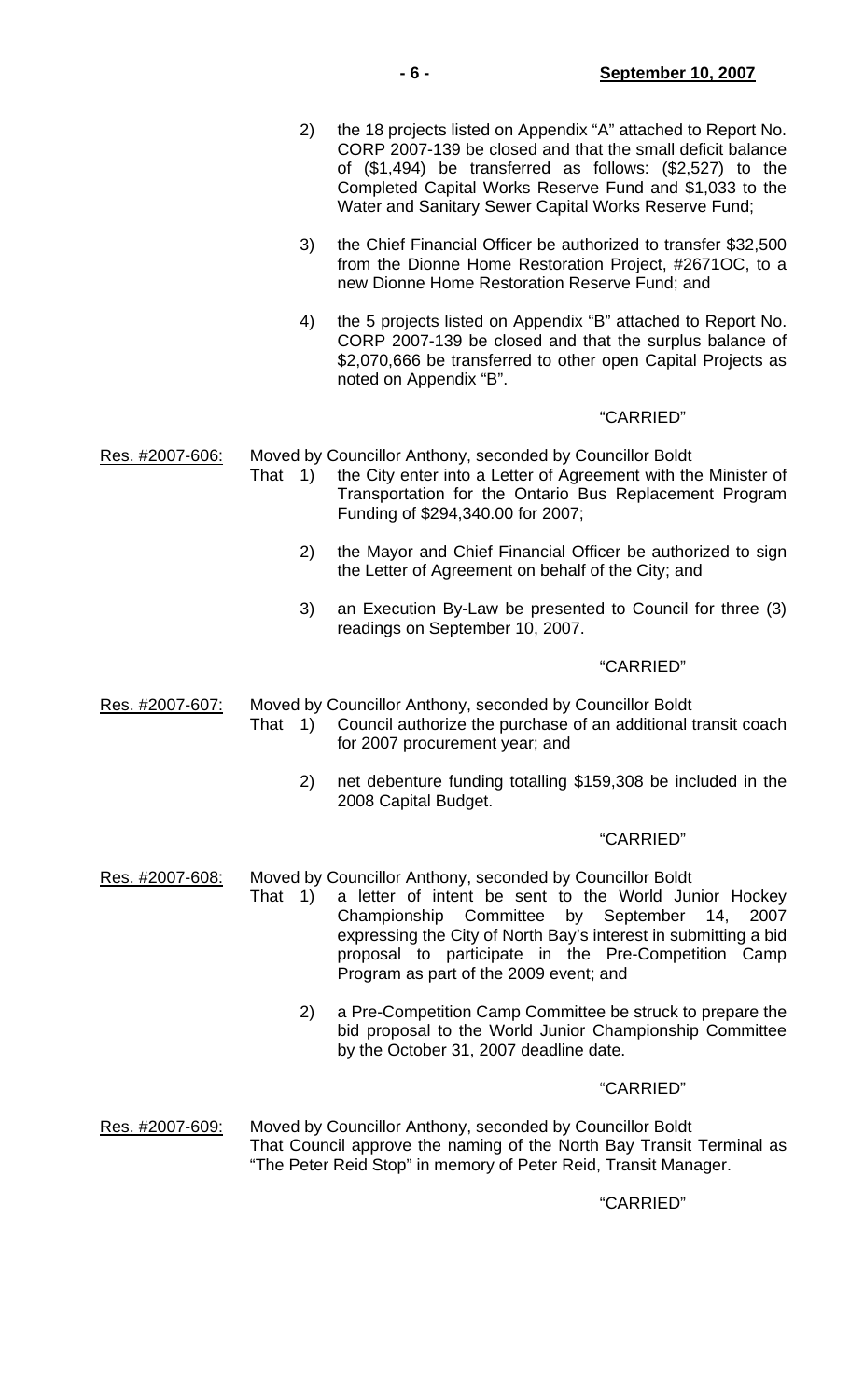Record of Vote *(Upon Request of Councillor Chirico)*

- Yeas: Councillors Chirico, Vaillancourt, Boldt, Anthony, Campbell, Koziol, Mayne, Bain, Mendicino, Graham, Mayor Fedeli
- Res. #2007-610: Moved by Councillor Koziol, seconded by Councillor Mendicino That North Bay City Council approve a contract be awarded to KMK Consultants Limited in the amount of \$376,410.00 (GST extra), for the Detailed Design and Tender Preparation of the Airport Pumping Station, Standpipe and Watermain Improvements.

# "CARRIED"

- Res. #2007-611: Moved by Councillor Koziol, seconded by Councillor Mendicino
	- That 1) North Bay City Council approve a contract be awarded to Pioneer Construction Inc., in the estimated amount of \$815,044.42 (GST included), for the supply and placement of asphaltic concrete pavement and rehabilitation on various urban roads; and
		- 2) the City Clerk present a Capital Expenditure By-Law for consideration by City Council for the 2007 Asphalt Resurfacing Program (Capital Budget Line #1), with a net denture cost of \$625,000.00.

## "CARRIED"

Res. #2007-612: Moved by Councillor Anthony, seconded by Councillor Boldt That North Bay City Council approve the award of a contract to Crozier Agencies Ltd., in the amount of \$78,205.72 (GST included), for the supply and installation of playground equipment at Belleview Park and Superior Crescent Playground.

# "CARRIED"

Res. #2007-613: Moved by Councillor Chirico, seconded by Councillor Campbell That the following by-laws be read a first and second time:

> By-Law No. 2007-187 to authorize the sale of lands to VIvianne St. Jacques (Copeland Street).

> By-Law No. 2007-190 to prescribe the form and manner and times for the provision of notice.

#### "CARRIED"

Res. #2007-614: Moved by Councillor Chirico, seconded by Councillor Campbell That the following by-laws be read a third time and passed:

> By-Law No. 2007-187 to authorize the sale of lands to VIvianne St. Jacques (Copeland Street).

> By-Law No. 2007-190 to prescribe the form and manner and times for the provision of notice.

#### "CARRIED"

Res. #2007-615: Moved by Councillor Anthony, seconded by Councillor Boldt That the following by-laws be read a first and second time: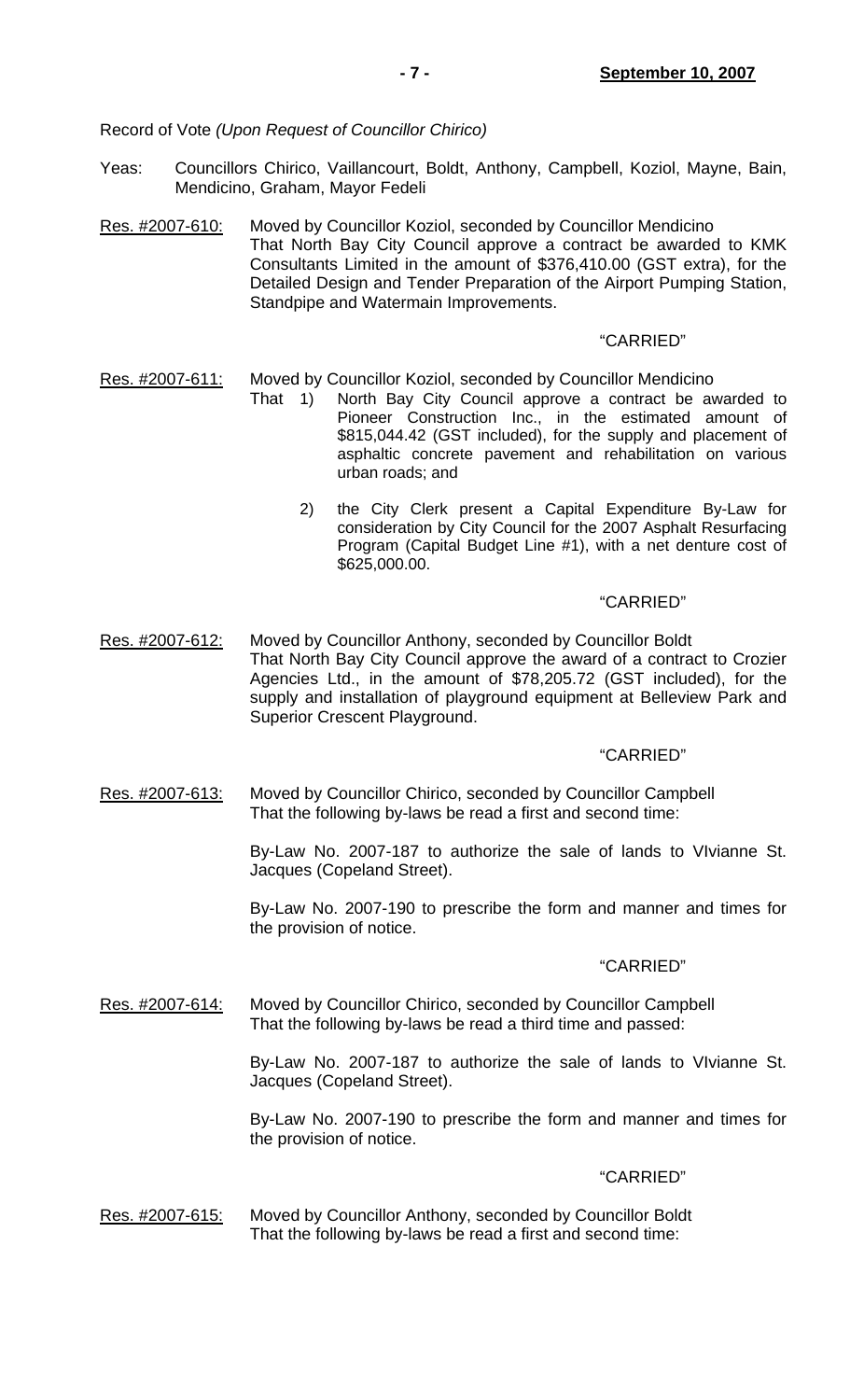By-Law No. 2007-174 to rezone certain lands on Third Avenue (City of North Bay).

 By-Law No. 2007-184 to rezone certain lands on Duke Street (1038634 Ontario Inc. - Duke Street West).

 By-Law No. 2007-191 to execute an Agreement with the Minister of Transportation relating to the Ontario Bus Replacement Program.

#### "CARRIED"

Res. #2007-616: Moved by Councillor Anthony, seconded by Councillor Boldt That the following by-laws be read a third time and passed:

> By-Law No. 2007-174 to rezone certain lands on Third Avenue (City of North Bay).

> By-Law No. 2007-184 to rezone certain lands on Duke Street (1038634 Ontario Inc. - Duke Street West).

> By-Law No. 2007-191 to execute an Agreement with the Minister of Transportation relating to the Ontario Bus Replacement Program.

# "CARRIED"

Res. #2007-617: Moved by Councillor Koziol, seconded by Councillor Mendicino That the following by-laws be read a first and second time:

> By-Law No. 2007-186 to execute an Agreement with Gap Construction Company Limited relating to the Algonquin Avenue and Area Road Reconstruction (Phase 1 - Algonquin Avenue and Front Street).

> By-Law No. 2007-192 to execute an Agreement with Pioneer Construction Inc. relating to the supply of aggregate material.

### "CARRIED"

Res. #2007-618: Moved by Councillor Koziol, seconded by Councillor Mendicino That the following by-laws be read a third time and passed:

> By-Law No. 2007-186 to execute an Agreement with Gap Construction Company Limited relating to the Algonquin Avenue and Area Road Reconstruction (Phase 1 - Algonquin Avenue and Front Street).

> By-Law No. 2007-192 to execute an Agreement with Pioneer Construction Inc. relating to the supply of aggregate material.

#### "CARRIED"

Res. #2007-619: Moved by Councillor Mendicino, seconded by Councillor Bain That City Council direct city staff to begin the process to find a private group to run the concert portion of the Heritage Festival for 2008.

#### "CARRIED"

Res. #2007-620: Moved by Councillor Chirico, seconded by Councillor Mendicino WHEREAS the City of North Bay, as part of its consideration of all City owned properties not immediately required for Municipal purposes, advertised the potential sale of land abutting Otter Lake through Tender 2007-67;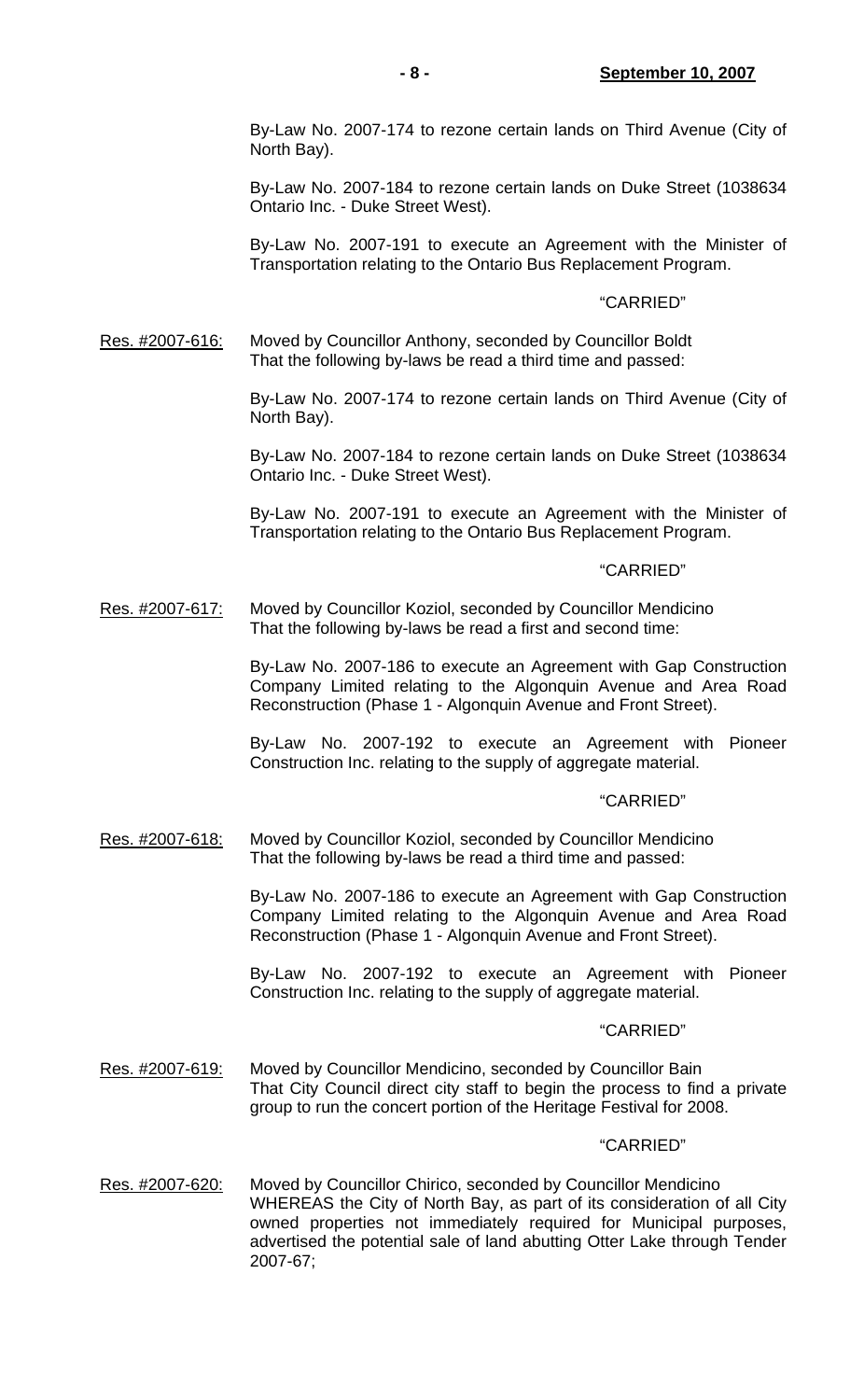AND WHEREAS no responses were received to Tender 2007-67;

 THEREFORE BE IT RESOLVED THAT the Council of the City North Bay directs that:

- 1. P.I.N. 12 (the MNR covenant lands) be removed from the list of City owned properties declared surplus;
- 2. the City only entertain offers of purchase for the remaining Otter Lake lands from community based groups for uses that would be deemed to provide a larger public benefit;
- 3. the gate be removed from the Southerly trail so as to allow unimproved access to the lake on an "at your own risk" basis;
- 4. the central access road remain for the exclusive use of the owner of the island, the City of North Bay, and any other public agency as may be required from time-to-time; and
- 5. the City gratefully acknowledge and accept the October 27, 2005 offer from a member of the Trout Lake Conservation Association executive to have the Trout Lake Conservation Association engage in the ongoing cleanup of the public spaces accessing and around Otter Lake.

# "CARRIED"

Record of Vote *(Upon Request of Councillor Chirico)*

- Yeas: Councillors Chirico, Bain, Boldt, Vaillancourt, Mendicino, Koziol, Campbell, Mayne, Graham, Anthony, Mayor Fedeli
- Res. #2007-621: Moved by Councillor Chirico, seconded by Councillor Campbell That Council adjourn in-camera at 8:39 p.m. to discuss Item 23, being a personal matter about an identifiable individual, including municipal or local board employee, Items 13 to 17 and 19 to 22, being proposed or pending acquisition or disposal of land by the municipality or local board and Item 18 being litigation or potential litigation, including matters before administrative tribunals, affecting the municipality or local board.

# "CARRIED"

Councillor Bold left the meeting when the meeting adjourn in-camera

Res. #2007-622: Moved by Councillor Chirico, seconded by Councillor Campbell That Council reconvene at 9:45 p.m.

#### "CARRIED"

Res. #2007-623: Moved by Councillor Chirico, seconded by Councillor Campbell That Council approve a Supplementary Agreement of Purchase and Sale with True North Chev Olds, to substitute vacant land included in the 2004 transaction at the originally agreed upon rate of \$70,650.00 per acre, to recognize the condition of the lands.

## "CARRIED"

Res. #2007-624: Moved by Councillor Chirico, seconded by Councillor Campbell That North Bay City Council approve that the bid negotiated after the tender process from George and Philip Tamchina, in the amount of \$20,500.00 (GST extra), be accepted for the sale of vacant City owned